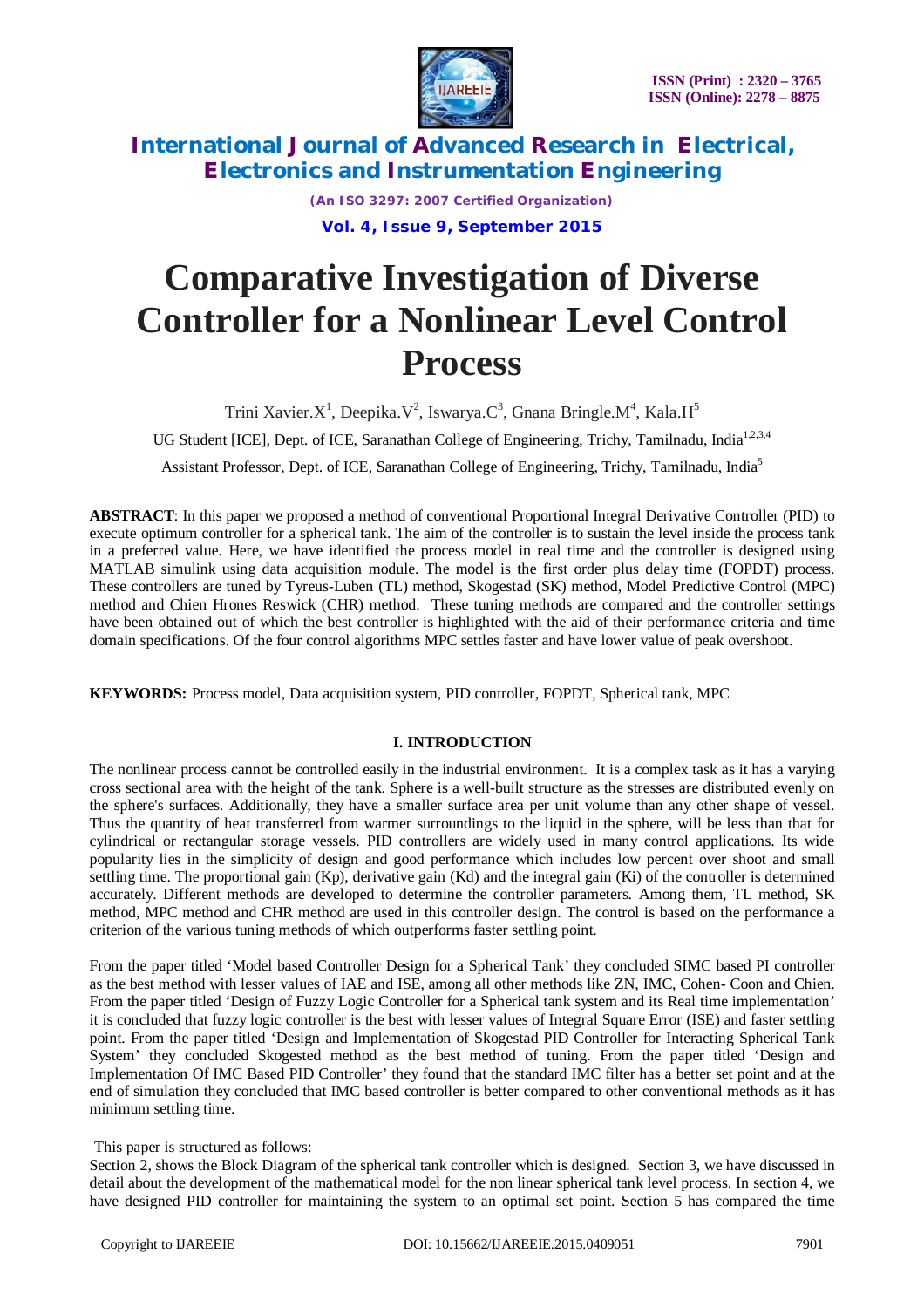

*(An ISO 3297: 2007 Certified Organization)*

### **Vol. 4, Issue 9, September 2015**

domain specifications of the various tuning methods. The discussion has been made on this and the results are given in Section 6. The conclusions arrived, based on the results in section 7.

#### **II. BLOCK DIAGRAM**



Fig – 1: Block Diagram

Though it is a closed loop response, the controlling of the non linear system is a complex process. It is a complex task as it has a varying cross sectional area with the height of the tank. Sphere is a well-built structure as the stresses are distributed evenly on the sphere's surfaces. Here it is controlled by various tuning techniques.

### **III. MATHEMATICAL MODELLING OF SPHERICAL TANK**

Any system, if has to be analyzed, must be mathematically modeled, i.e. the mathematical equations describing the system must be derived so as to aid in studying the system, its features, predicting the dynamic behavior & for many other purposes. The mathematical modeling the system is as follows:

Consider a spherical tank, as shown in figure 2, of radius R. The water flows in at a rate Fin& flows out at a rate Fout.



Fig – 2: Mathematical model of a spherical tank

Volume of a sphere is given by,  $V = \frac{4}{3}\pi h^3$ 

The first order differential equation of the system is given by,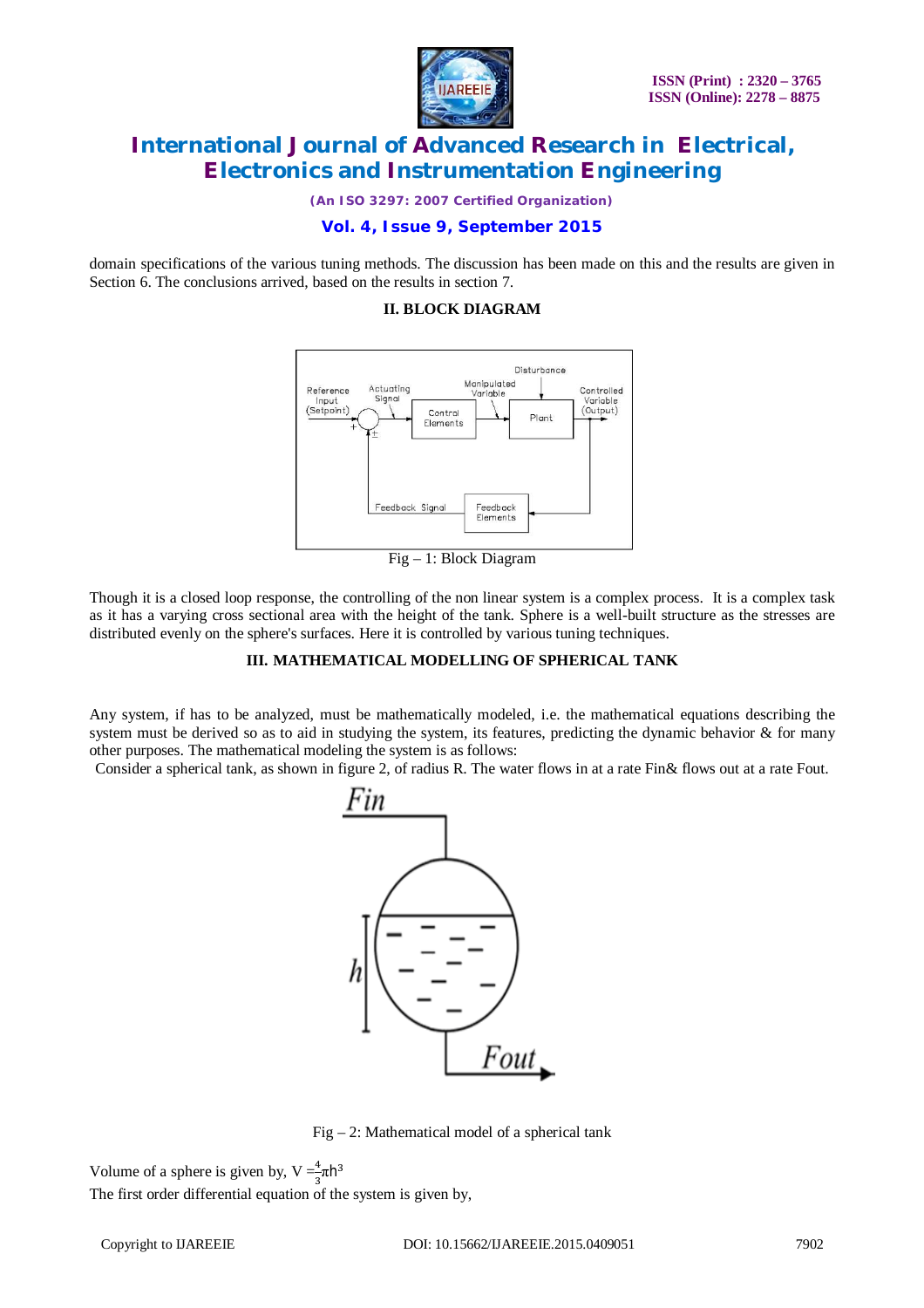

*(An ISO 3297: 2007 Certified Organization)*

**Vol. 4, Issue 9, September 2015**

Fi – Flow rate at inlet of the tank Fo– Flow rate at outlet of the tank h – Height of the liquid in the tank R – Resistance to flow  $F_0 = \frac{h}{R}$ R A – Area of cross-sectional area of tank  $A_{\overline{a}}^{dh}$  $rac{dh}{dt}$ = F<sub>i</sub> – F<sub>o</sub> = F<sub>i</sub> –  $rac{h}{R}$  $AR\frac{dh}{dt} + h = RF_i$ At steady state  $h_s = RF'_{i,s}$ In terms of deviation variables from (1) and (2)  $AR\frac{dh'}{dt} + h' = RF'_{i}$ Where  $h' = h - h_s$  and  $F'_i = F_i - F_{ts}$ 

 $\tau_{\rm p=AR-time}$  constant of the process

 $K_p$ =R=steady state gain of the process Transfer function is

 $G(s) = \frac{h'(s)}{h'(s)}$  $\frac{h'(s)}{F'_1(s)} = \frac{K_p}{\tau_n s}$  $G(s) = \frac{H(s)}{Q(s)} = \frac{R_t}{\tau s + 1}$  $\tau s+1$  $R_t = \frac{2h_s}{a_s}$ q<sub>2</sub>

Where  $h_{s=}$  height of the tank at steady state,

 $\tau = 4\pi h_{\rm s} R_{\rm t}$ 

Time constant=Storage capacity×resistance to flow

#### **IV. PID CONTROLLER DESIGN**

Once the transfer function model has been derived, the controller is designed and the optimal set point is made to maintain the system. Thus, the Kp parameters are selected and tuned properly. The following methods are used for the controller design:

| <b>Controllers</b>          | $K_c$                             | $\tau_i$          | $\tau_{\rm d}$ |
|-----------------------------|-----------------------------------|-------------------|----------------|
|                             |                                   |                   |                |
| Tyreus-Luben (TL) method    | $K_{\rm u}$                       | 2.2P <sub>u</sub> | $P_u$          |
|                             | 3.2                               |                   |                |
| <b>Chien Hrones Reswick</b> | $0.95\tau_m$                      | 2.4d              | 0.42d          |
| $(CHR)$ :                   | $K_m$ d                           |                   |                |
| Load rejection:             |                                   |                   |                |
| 0%                          |                                   |                   |                |
| <b>Chien Hrones Reswick</b> | 1.2 $\tau_{\rm m}$                | 2d                | 0.42d          |
| $(CHR)$ :                   | $\overline{K_m}$ d                |                   |                |
| Load rejection:             |                                   |                   |                |
| 20%                         |                                   |                   |                |
| <b>Chien Hrones Reswick</b> | $\overline{0}$ .6 $\tau_{\rm m}$  | $\tau_{\rm m}$    | 0.5d           |
| $(CHR)$ :                   | $\overline{K_m}$ d                |                   |                |
| Set point tracking:         |                                   |                   |                |
| 0%                          |                                   |                   |                |
| <b>Chien Hrones Reswick</b> | $\overline{0.95} \tau_{\text{m}}$ | $1.4\tau_m$       | 0.47d          |
| $(CHR)$ :                   | $K_m$ d                           |                   |                |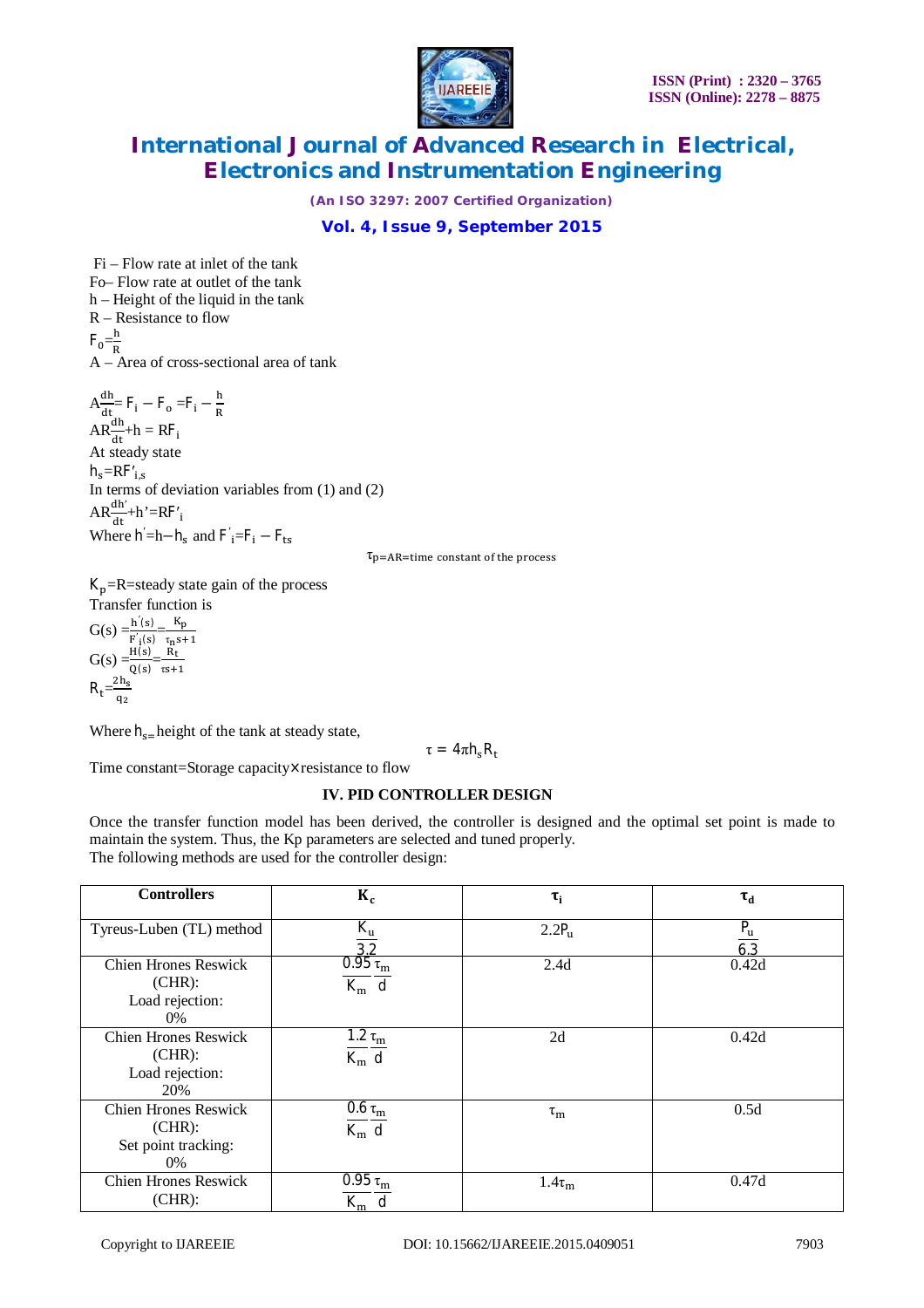

*(An ISO 3297: 2007 Certified Organization)*

### **Vol. 4, Issue 9, September 2015**

| 20%                     |                 |                             |  |
|-------------------------|-----------------|-----------------------------|--|
| Skogestad (SK) method:  |                 | min [T, C $(\tau_c+\tau)$ ] |  |
| Time constant $+$ Delay |                 |                             |  |
| Skogestad (SK) method:  |                 | $C[\tau_c+\tau]$            |  |
| Time constant + Delay + | $K(T_c + \tau)$ |                             |  |
| Integral                |                 |                             |  |

Table 1: Comparative formula for different controllers

Thus the above table tabulates the comparative formula for the controllers such as T-L method, CHR method and SK method.

### **4. Model Predictive Control (MPC) method:**

MPC is a widely used means to deal with large multivariable constrained control issues in industry. The main aim of MPC is to minimize a performance criterion in the future that would possibly be subject to constraints on the manipulated inputs and outputs, where the future performance is computed according to a model of the plant. The model predictive controller uses the models and current plant measurements to calculate future moves in the independent variables that will result in operation that honors all independent and dependent variable constraints. The MPC then sends this set of independent variable moves to the corresponding regulatory controller set-points to be implemented in the process.





 $Fig - 3: Response of all tunings$ 

CHR 1- Load rejection 0% CHR 2- Load rejection 20% CHR 3- Set point tracking 0% CHR 4- Set point tracking 20% S.K 1- Time constant + delay  $S.K 2$ - Time constant + delay + integral

The above fig – 3 shows the response of all the tuning methods. Thus by calculating the time domain specifications of these plots the we will be able to find the best controller for the spherical tank.